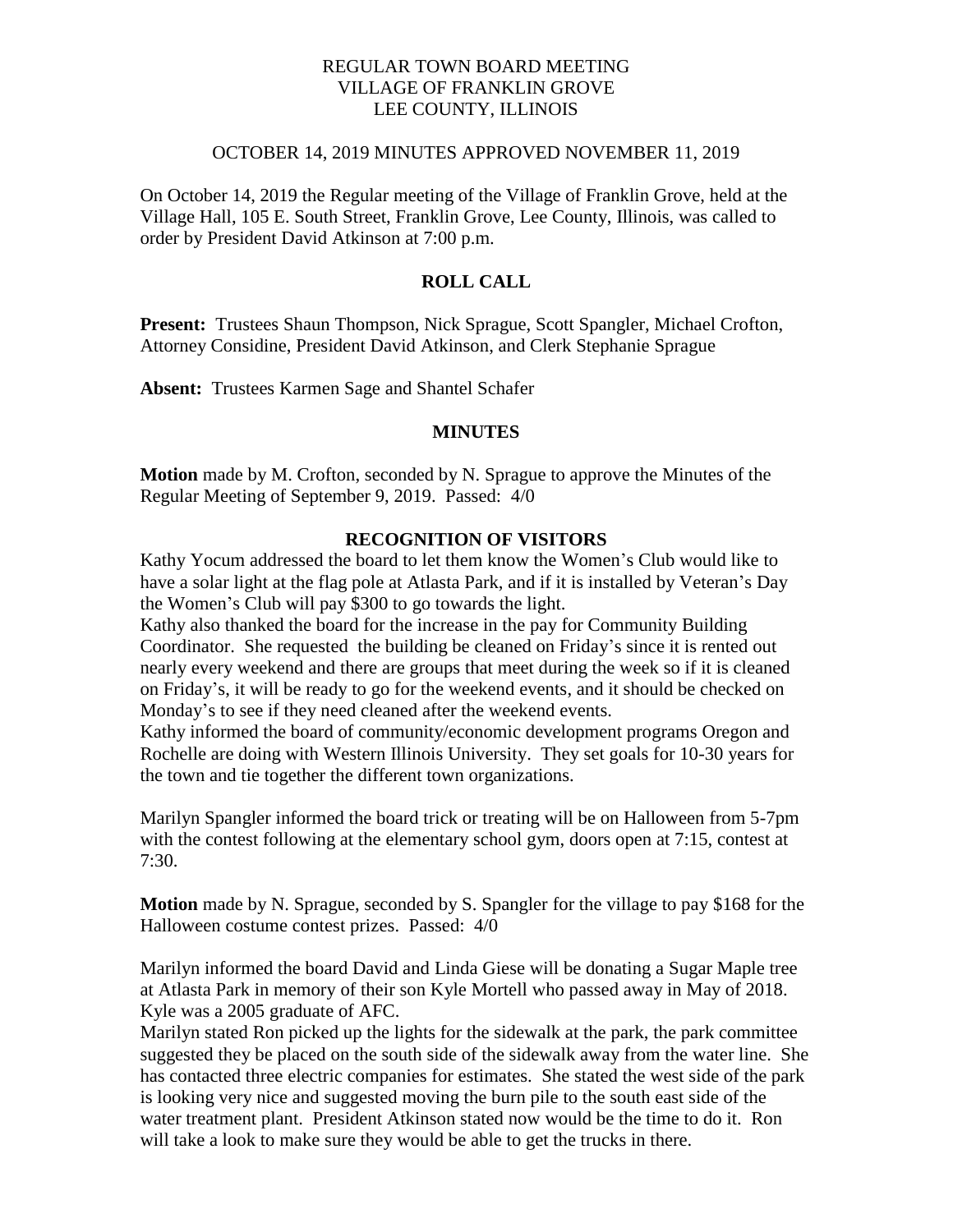Marilyn recommended we need to be thinking about getting the Christmas tree lights repaired. Ron will get with Hilliker Electric.

Marilyn suggested we get signs to remind people to clean up after their dogs put up at the park. President Atkinson suggested we get the signs with the baggie stations. Marilyn gave a reminder to get the concession trailer moved from Chaplin Creek. Marilyn stated the drinking fountain at the park is continuously running and the ground is saturated.

Willy Schaneberg informed the board the Lincoln Building is closed for the time being. Lynn Asp has resigned and the building is currently closed for rehab, hopefully it will be reopen in the spring. They are seeking volunteers to have it open a couple hours a day like from noon to 2:30-3:00. They are hoping to find several volunteers as not to burden one person with the task. Meetings that were held there will still be held.

Patricia Ballard, neighbor to village hall addressed the board concerning damage to her garage that she believes happened last winter and claims a neighbor saw the city plow hit the garage causing the damage. She is asking to be reimbursed for the cost of repairs, \$300-500 she estimates. President Atkinson asked BJ to investigate so we can get it take care of swiftly as possible.

# **VILLAGE CLERK'S REPORT**

**Motion** made by S. Spangler, seconded by N. Sprague to approve the Executive Meeting Minutes of September 9, 2019. Passed: 4/0

**Motion** made by M. Crofton, seconded by S. Spangler to pay bills, late bills and make necessary transfers. Passed: 4/0

**Motion** made by N. Sprague, seconded by S. Spangler to the Corporate Resolution. Passed: 4/0

Clerk Sprague informed the board the village received a carbon copy of a letter the Women's Club sent to the Postal Service regarding the sidewalk and general care of the post office. She asked Women's Club memers Kathy Yocum and Marilyn Spangler if they received a response from the post office. Kathy Yocum stated they did receive a response and the Postal Service is reviewing the issues.

## **GENERAL ISSUES**

None

## **POLICE REPORT**

(Chief BJ Harney)

Miles on the police  $car - 759$ Complaints/Calls for Service – 9 Traffic Stops  $-3$ Traffic Arrests – 1 Traffic Warnings  $-2$ Ordinance Warnings – 1 Accidents – 1 House Checks  $-2$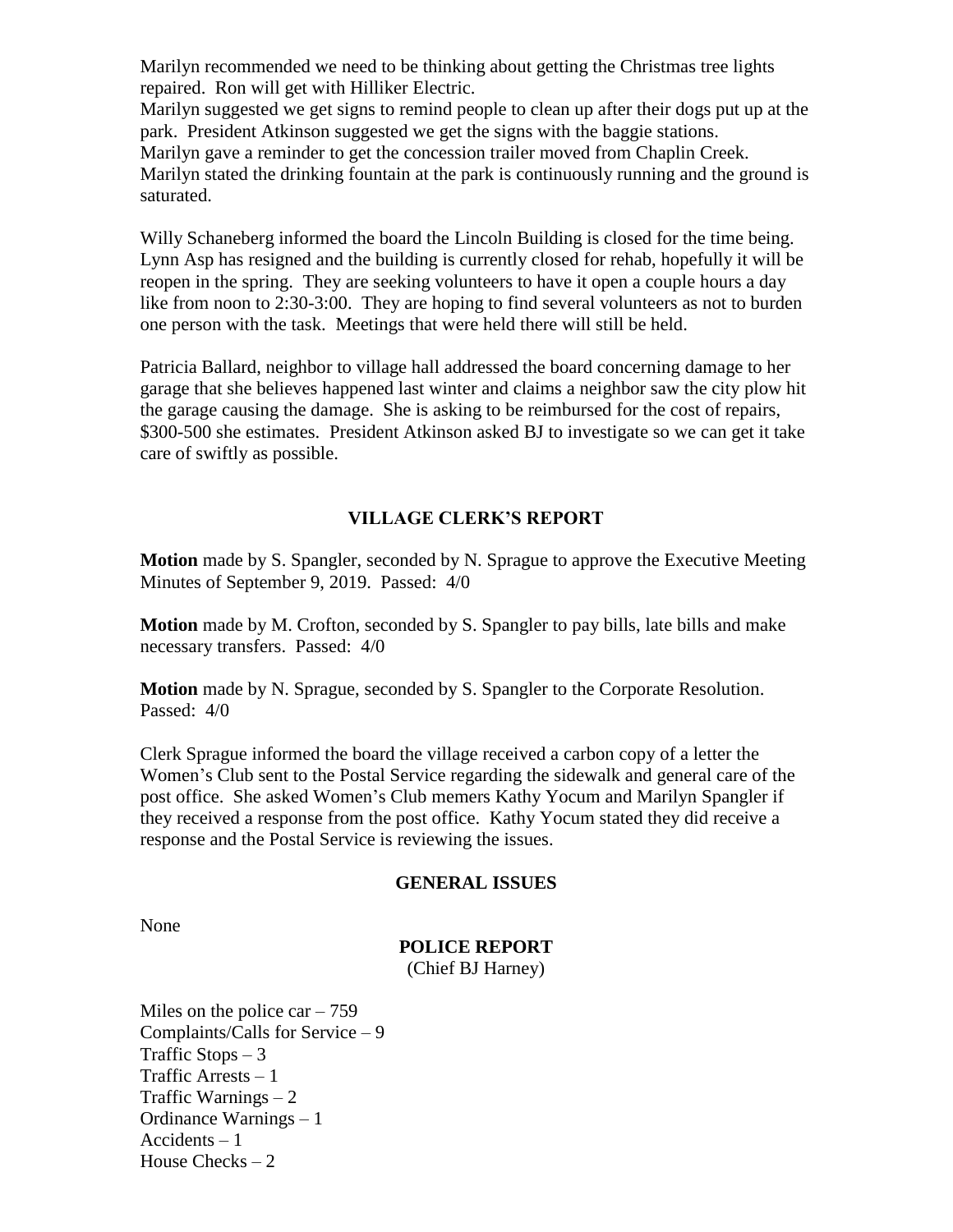Assist other Agencies  $-3$ Investigations  $-2$ 

Chief Harney informed the board the radar speed sign has been ordered from Kustom Signals.

Chief Harney stated street signs are need for unmarked intersections; Spring St. at Middle St., Spring St. at Walnut St., Walnut St. at North St., stop sign at Spring St. at South St. for south bound.

Chief Harney stated trees need to be trimmed back to clear around the street lights at 100 block S. Walnut, Elm St at Rt. 38 and 200 block N. Elm St.

President Atkinson asked Ron to get the signs ordered to get them in before the ground freezes.

Trustee Spangler stated people are running stop signs, he often sees this happen at Lahman/State, Lahman/Elm and Elm/Hughes.

# **LEGAL ISSUES (Attorney Considine)**

Attorney Considine stated they are still trying to get the citation served on Mr. Suski.

Trustee Spangler asked about the deed from the soil and water property at the park went through because according to the Lee County GIS, the property is not yet listed as village property. Attorney Considine stated it did go through and she will pull the file and send copies to the village.

# C**OMMITTEE REPORTS**

# **STREETS & ALLEYS**

(N. Sprague Chairman)

Trustee Sprague asked if there was a place we could dump concrete from a few sidewalks that will be replaced in town. President Atkinson and Willy Schaneberg stated the concrete could be dumped behind the village Quonset where the existing concrete is.

# **WATER & SEWER**

(M. Crofton Chairman)

Trustee Crofton informed the board he received an estimate of \$23,650 to split the water line between the school building and the athletic field. He stated he will be getting more estimates.

Trustee Crofton stated the digester hose has a leak.

Trustee Sprague asked if our jetter is broke because he saw a bill from an outside contractor for jetting. Trustee Crofton and Ron Miller stated our hoses are too stiff and they aren't able to purchase replacement hoses.

Trustee Sprague asked who completed the work on the water main on Route 38. Ron Miller stated Sauk Valley Plumbing completed the work, it was too dangerous for our employees to fix it themselves. President Atkinson recommended Chief Harney take the squad car down with the lights on in the future for projects that are in high traffic areas that we can do ourselves.